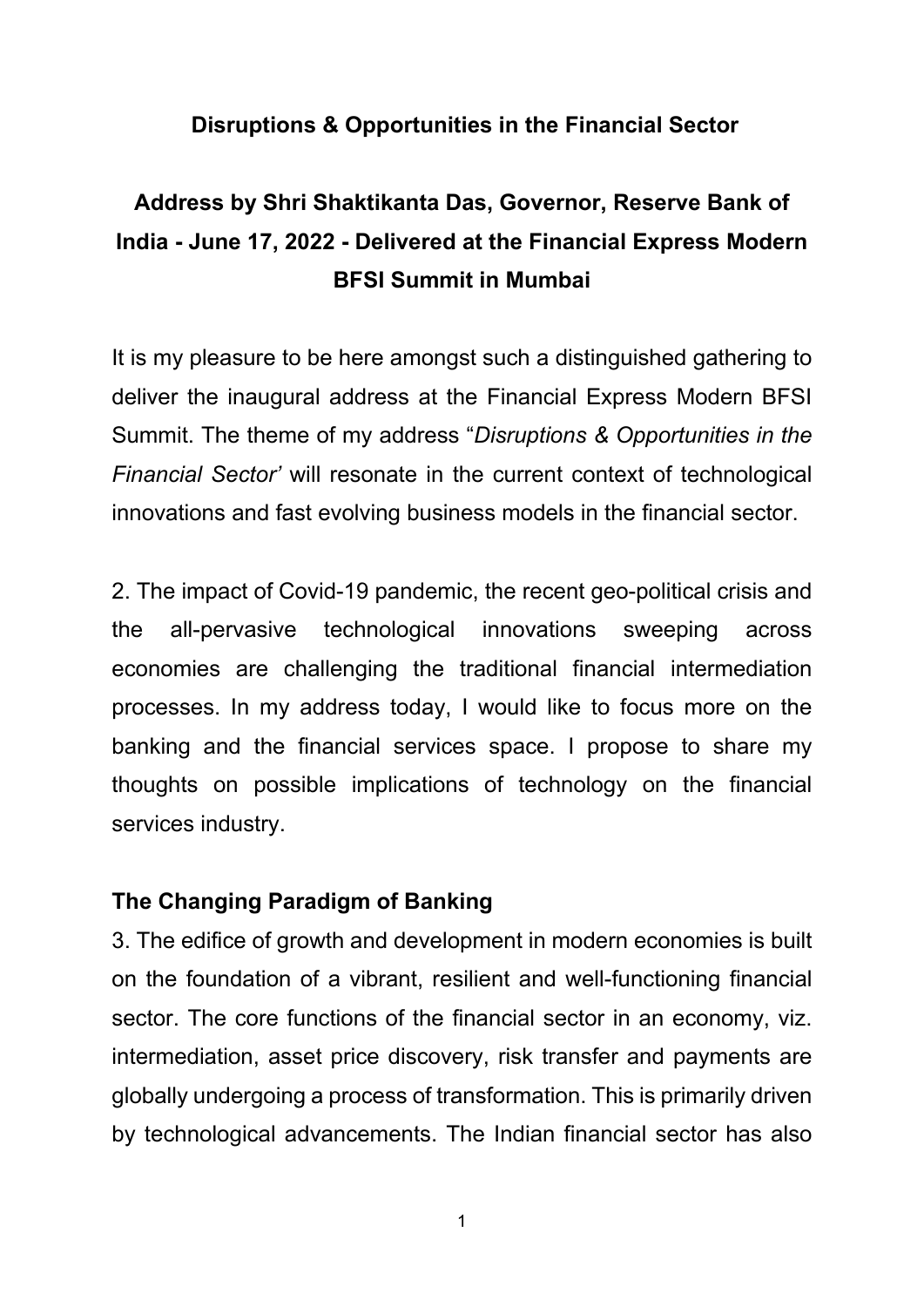been a part of this churning and is adopting and propelling these transformations.

4. Over the past few years, the business of banking has witnessed a shift from traditional branch banking to digital banking. This paradigm shift has been possible due to innovations in information technology (IT), growth in mobile and internet connectivity, market-based financial intermediation, and the advent of Fintech. Financial service providers are now devising new products and services and are adopting new business models for reaching out to the target customers.

5. Improvements in technology have also enhanced the cause of financial inclusion and tech-enabled public goods delivery. Direct Benefit Transfer (DBT) through the digital mode is among the best examples of tech-enabled public goods delivery. *Digital-mobileanywhere-anytime banking* is becoming the order of the day. The indigenously developed Unified Payments Interface (UPI) and Aadhaar Enabled Payment Service (AePS) have become the backbone of our retail payments system.

6. Alongside these advancements, the Reserve Bank's regulatory approach has been realigned to support and foster such innovations. The regulatory guidelines for account aggregators and peer-to-peer lending operators are indicative of a proactive regulatory approach. An enabling framework for Regulatory Sandbox has been in place for last three years. The Reserve Bank Innovation Hub (RBIH) has also been set up by the RBI to catalyse innovations in the Fintech sector. We are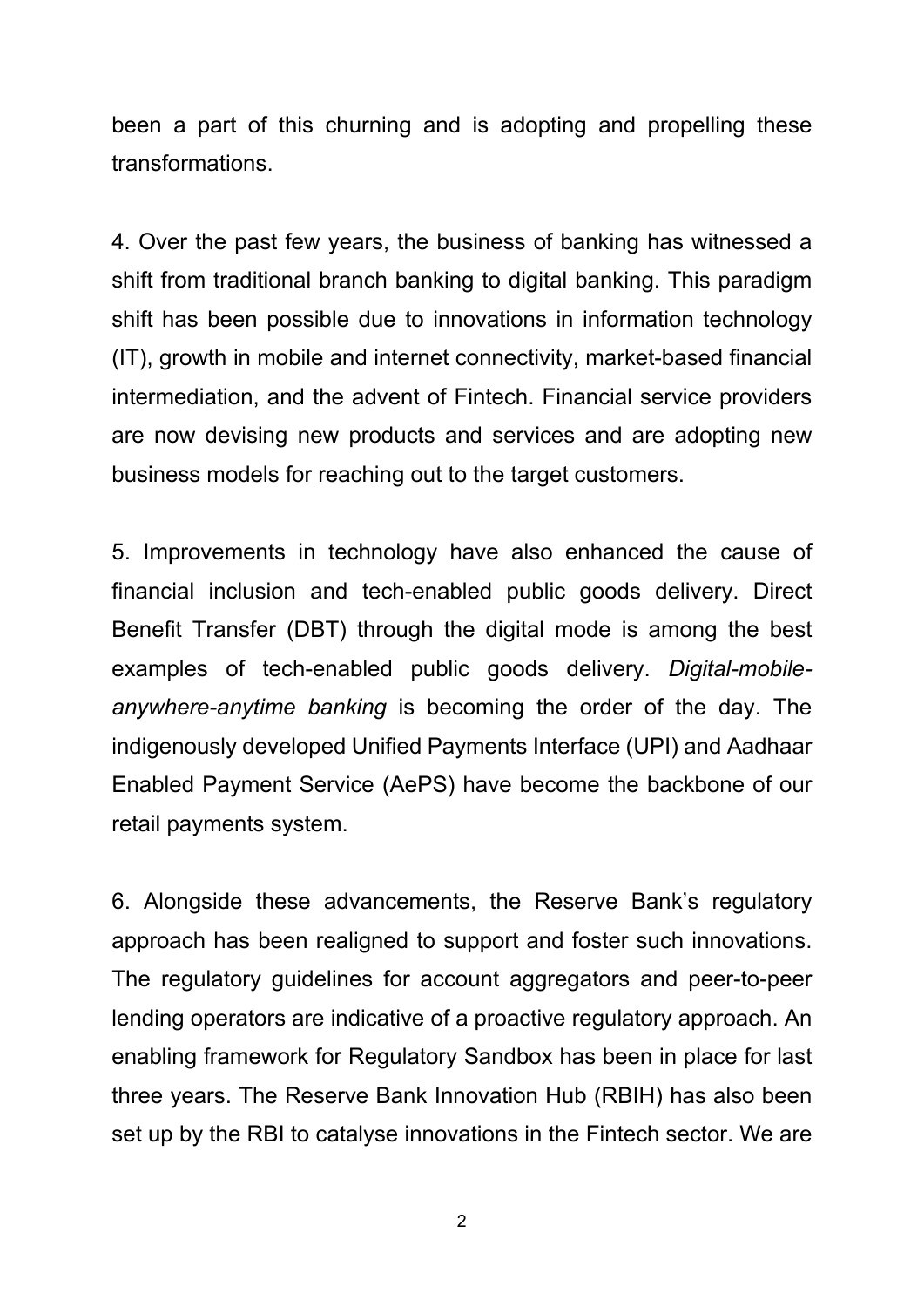now moving towards the introduction of a central bank digital currency (CBDC).

#### **Technology as a Disruptor – Opportunities and challenges**

7. With the advent of new technologies, we are witnessing a new era of disruption. Given the growing role of technology, data and network effects, there is a feeling among the banks that having an ethos of a technology company, while offering banking services, is the need of the hour. This is an area of opportunity for the banks; but there are associated challenges which need to be mitigated. Greater attention needs to be given to building customers' trust by (i) offering products and services appropriate and fit for customer's needs and circumstances; (ii) ensuring robust security controls, reliable and efficient delivery of services, transparency of terms and conditions to customers; and (iii) by handling customer grievances satisfactorily and building necessary awareness among customers. All of these aspects need to be factored in when financial institutions introduce or enhance technology driven products and services.

8. Talking about opportunities, it would be relevant to note that what we have seen until now could be just the tip of the iceberg. The use of artificial intelligence (AI) and machine learning (ML) to determine the creditworthiness of clients for small ticket loans by analyzing data from a wide range of traditional and non-traditional data sources, has the potential to enhance access to credit for marginalized customers. Here also it would be necessary to understand the associated risks and mitigate them suitably through various safeguards and precautions. Risks relating to cyber security, software development, limitations in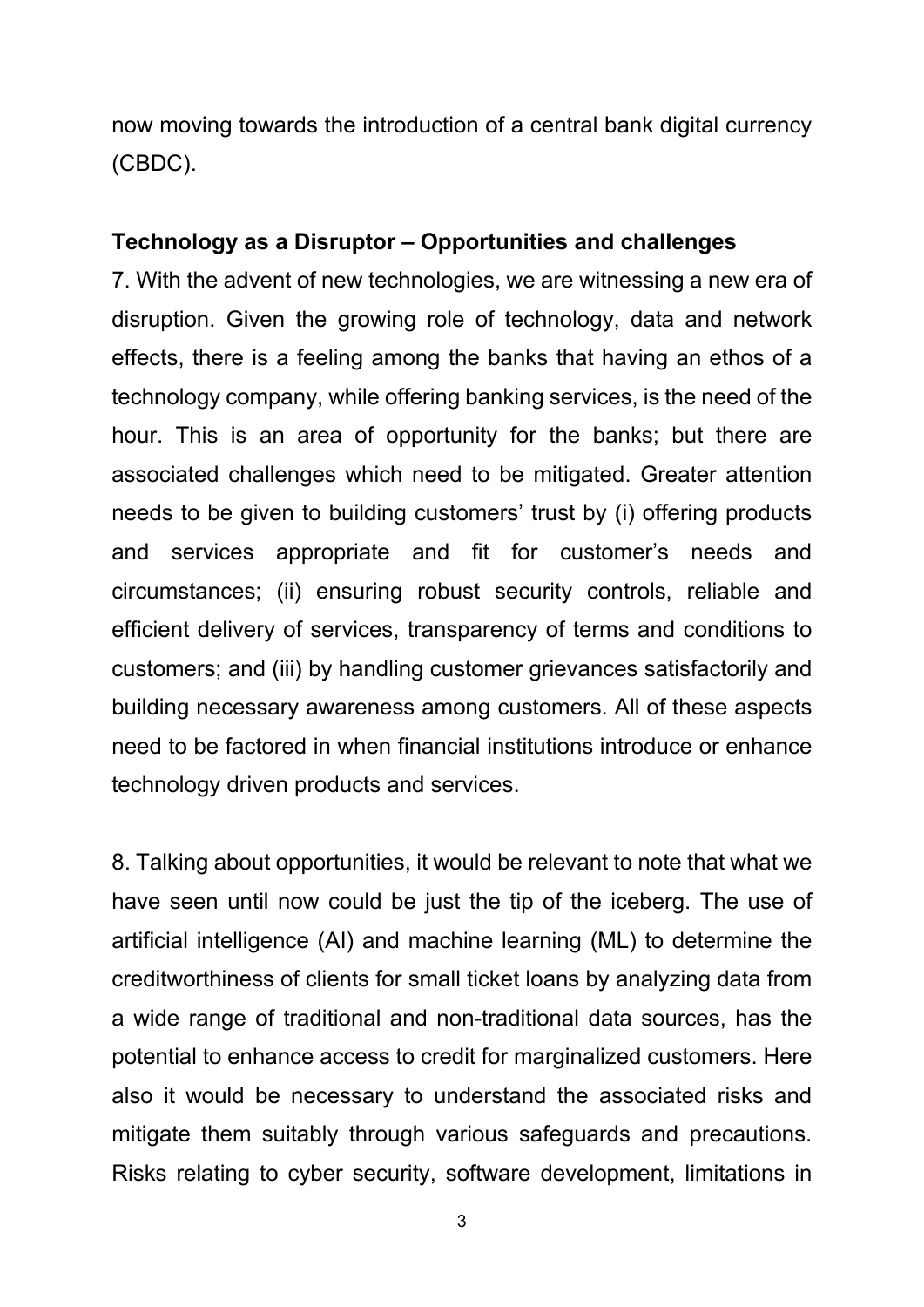transaction capacity, privacy of customer data, and data security need to be factored in. The methodology of algorithms underpinning digital financial services has to be clear, transparent, explainable and free from exclusionary biases. The credit scoring models using innovative techniques can be useful but they should be subject to a robust model governance framework. Comprehensive assessment of risks has also to be undertaken while planning to move to cloud with customer sensitive data.

9. In all these digital initiatives, the plan should also factor in those sets of customers who may not be digitally savvy and who may want to engage physically with the bank. It is, therefore, crucial that while driving various tech-enabled initiatives, the existing systems and processes do not see frequent disruptions and non-availability. We have already seen instances of the damage that disruptions in technology systems can bring and the reputation risk they carry for financial entities. A casual approach to handling technology issues even as basic as wrongful deletion of a single system file or inadequate care in patch updating often lead to financial and operational losses.

10. The IT systems and platforms are also exposed to obsolescence and require frequent upgradation. This calls for adequate investment in IT infrastructure by all financial sector entities. This is one of the important focus areas of RBI's supervision of its regulated entities, especially the Banks and the NBFCs.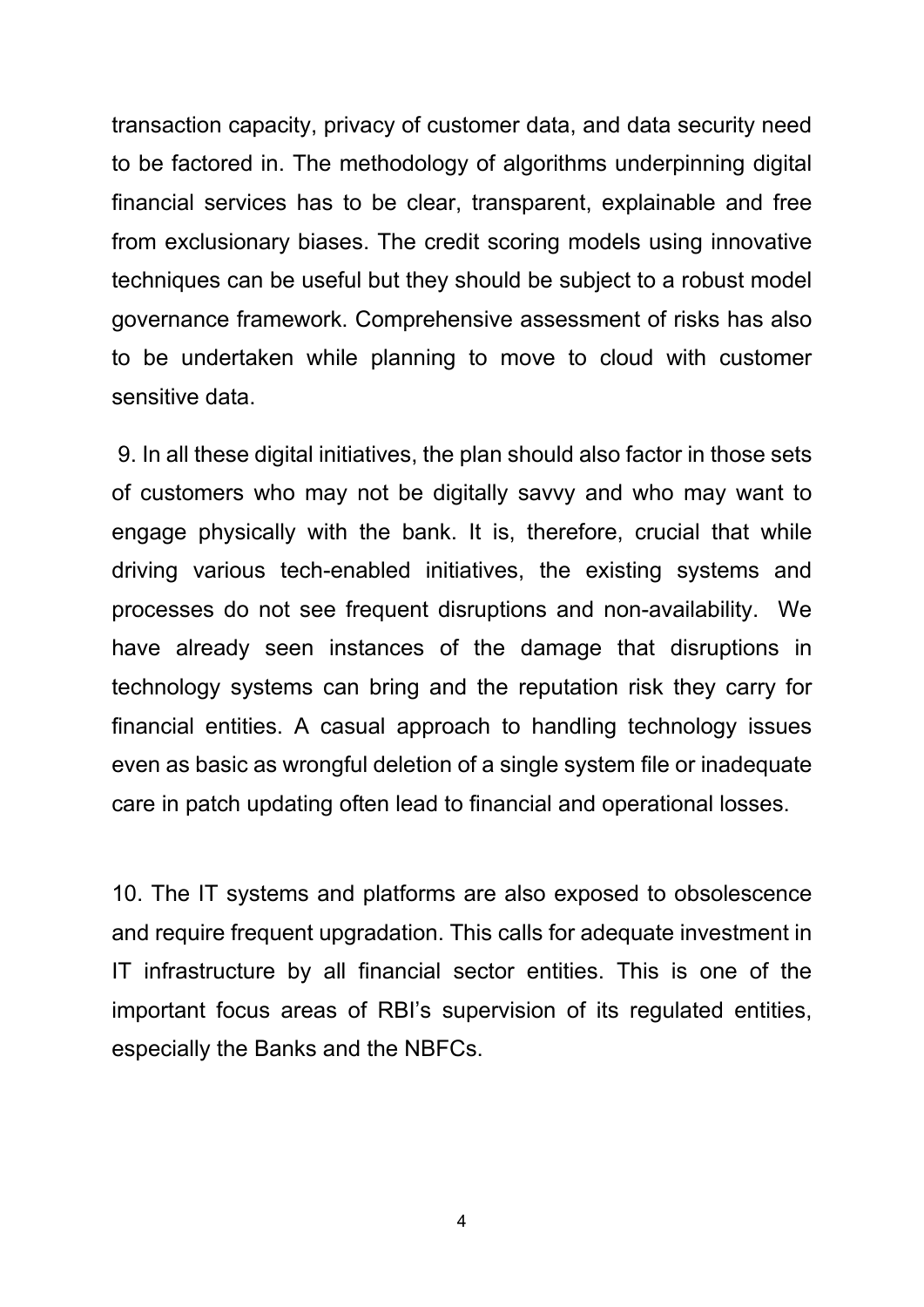11. It has also to be recognised that human resource can turn out to be the weakest link in technology enabled financial services. There is thus a vital need for ongoing training and skill building programmes.

12. At end of the day, the bottomline is how technology improves the financial system in terms of efficiency, effectiveness, resolving bottlenecks in economic functions and provide value addition to the customers**.**

## **Collaboration between Finance and Technology Firms**

13. Large technology companies (BigTech) which have entered into provision of financial services could potentially be another source of disruption to the financial system. As you would be aware, such companies, whether from e-commerce, social media and search engine platforms, ride hailing and similar businesses have started to offer financial services in a big way on their own or on behalf of others. These companies have an enormous amount of customer data which has helped them to offer tailored financial services to entities and individuals lacking credit history or collateral. Even the banks and other lenders are sometimes utilising platforms provided by fintech companies in their internal processes for credit risk assessment. Such large scale use of new methodologies in credit risk assessment can create systemic concerns like over-leverage, inadequate credit assessment, etc. Authorities and regulators have to strike a fine balance between enabling innovation and preventing systemic risks.

14. The big techs also pose concerns related to competition, data protection, data sharing and operational resilience of critical services in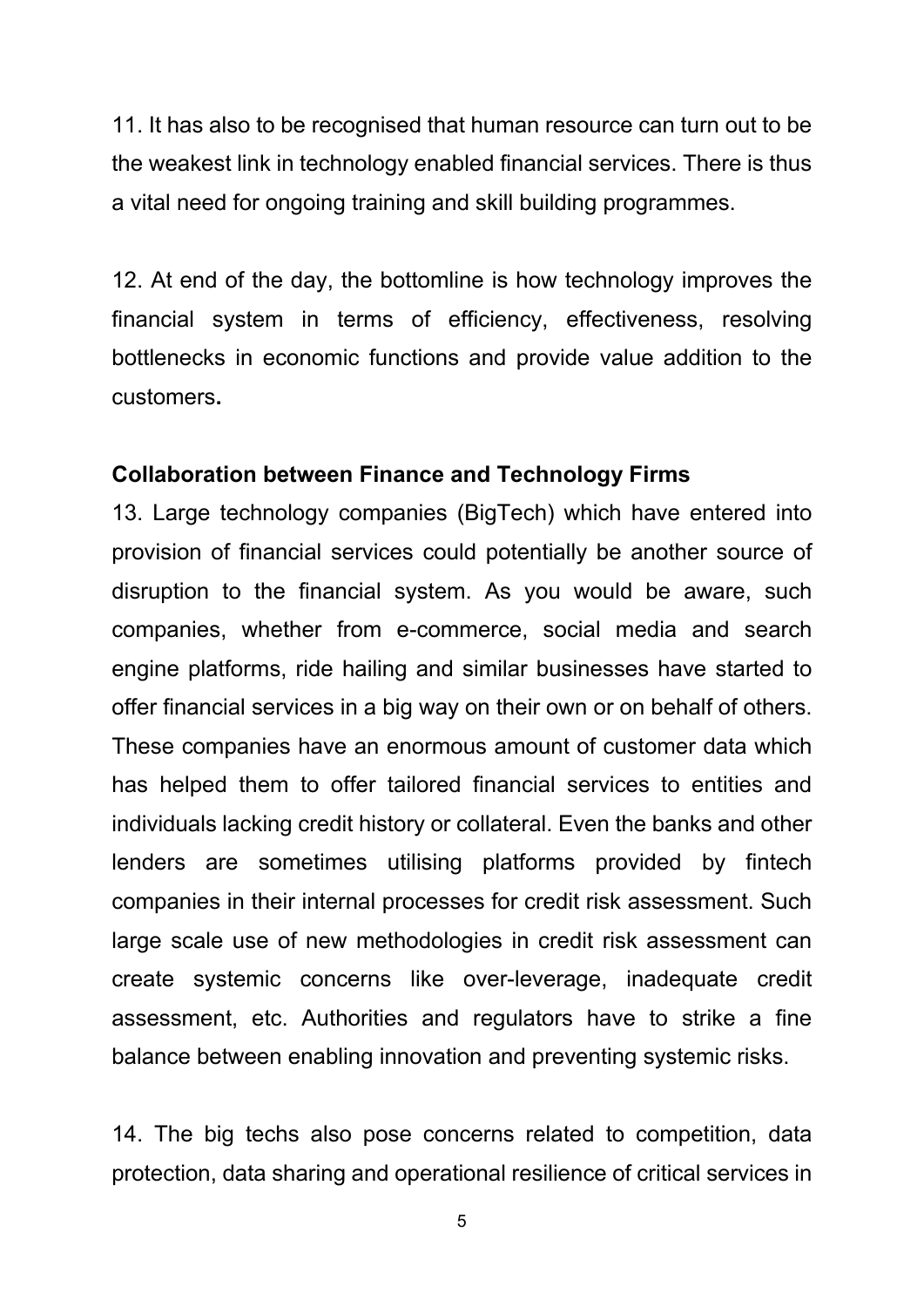situations where Banks and NBFCs utilise the services of big tech companies. These concerns can also materialise in sectors other than financial services. The provision of financial services through the digital channel, including lending through online platforms and mobile apps, have brought in issues relating to unfair practices, data privacy, documentation, transparency, conduct, breach of licensing conditions, etc. The Reserve Bank will soon issue suitable guidelines and measures to make the digital lending ecosystem safe and sound while enhancing customer protection and encouraging innovation.

#### **What kind of Regulation and Supervision?**

15. The need for FinTech regulation emanates from the challenges they pose to the financial system and the new risks they carry. These risks have a bearing on overall financial stability and market integrity.

16. The approach to regulation of FinTech could be by way of *Activity Based Regulation* wherein similar activities are treated similarly, regardless of the legal status or nature of the entity undertaking the activity. It could also be *Entity Based Regulation* which requires that regulations *are* applied to licensed entities or groups that engage in similar and specified activities, such as deposit taking, payment facilitation, lending, and securities underwriting, etc. The approach could also be an *Outcome Based Regulation* by setting out some basic, common and technology or business model-neutral outcomes that entities must ensure.

17. India has traditionally followed a hybrid form of regulation that combines Activity and Entity Based regulation. As a principle, the RBI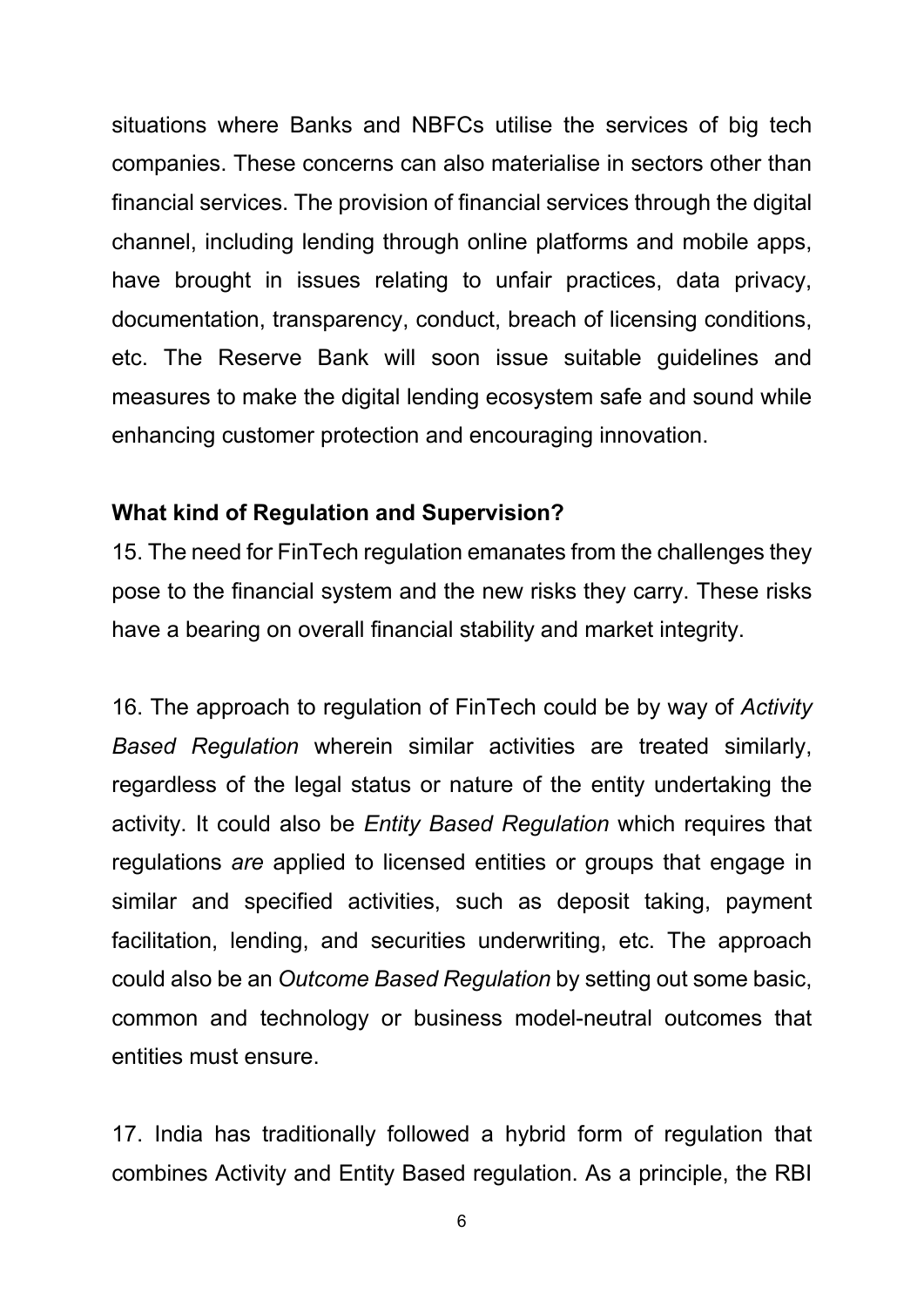has been applying comprehensive regulatory, supervisory and oversight requirements to various segments of financial sector in its domain to create an enabling ecosystem for such activities to grow in an orderly fashion. The underlying theme has always been to maintain financial stability. Going forward, the RBI will continue to finetune its regulatory and supervisory measures keeping in mind the evolving dynamics of the financial sector.

## **Does Regulation require collaboration with different Regulators?**

18. When it comes to technology, it may transcend regulatory or national boundaries. The most relevant example in this case would be the blockchain technology. Different blockchain platforms cannot be limited to a regulator or a nation. Another example can be the case of De-centralised Finance (DeFi) in which financial applications are processed on a blockchain with limited or no involvement of centralised intermediaries. DeFi poses unique challenges to regulators as its anonymity, lack of a centralised governance body, and legal uncertainties can make the traditional approach to regulation ineffective. There is, therefore, a case for a globally coordinated regulatory approach and inter-regulatory co-ordination to enable comprehensive assessment of such activities and mitigation of their risks.

#### **Some recent initiatives of the RBI**

19. I would now like to focus on certain supervisory steps taken by the RBI recently to deal with the emerging challenges from fintech. In the specific area of cyber security, the RBI has recently conducted Phishing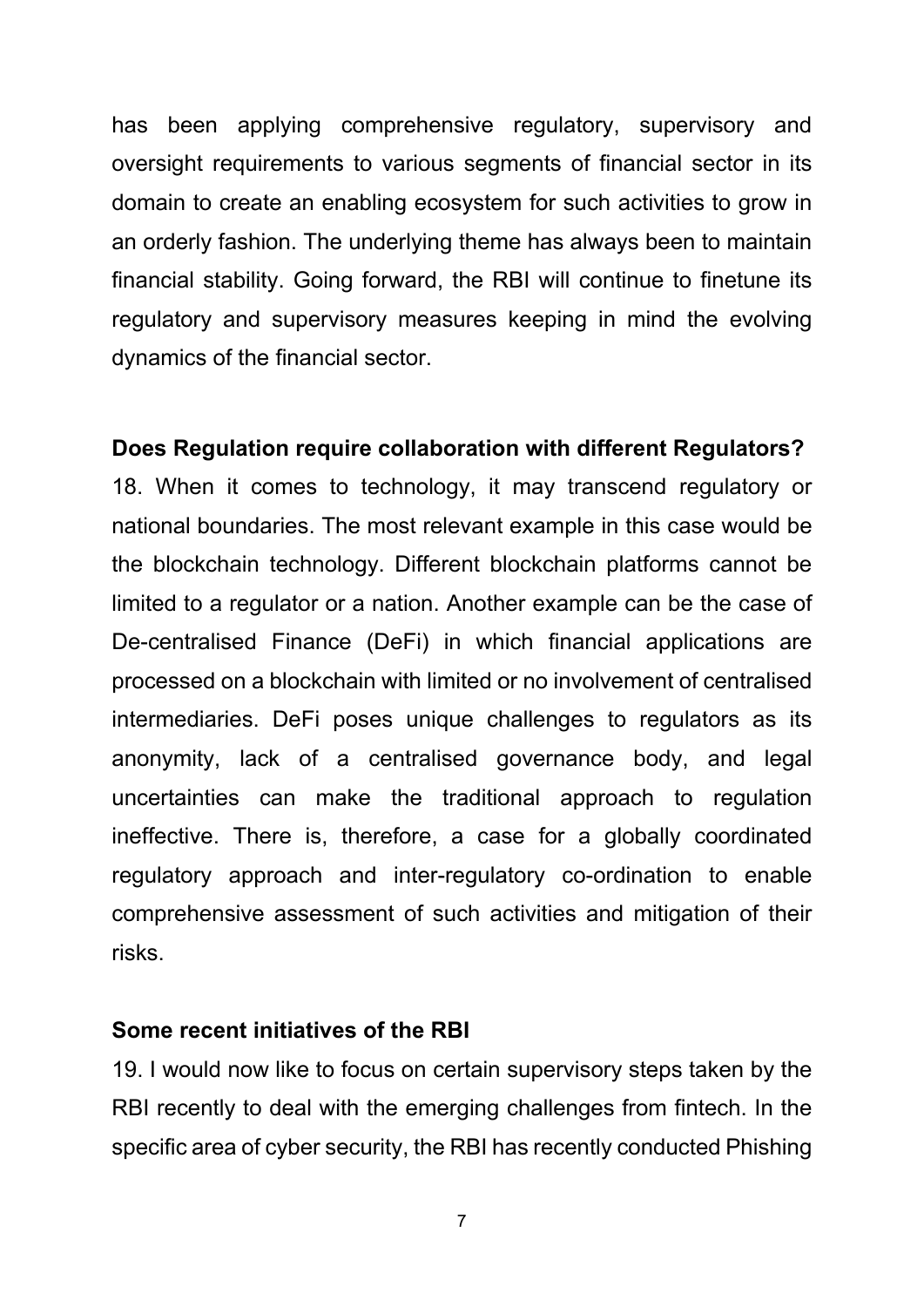Simulation exercises for select Supervised Entities (SEs) to assess their email security standards and cyber security preparedness. We have also initiated the process of conducting Cyber Reconnaissance exercises this year. This will provide pre-emptive information on the cybersecurity risk vectors of SEs. Besides, Cyber Drills which are conducted periodically are being further enhanced in terms of coverage and periodicity.

20. The increasing use of technology and digital services has led to more incidents of digital frauds and customer dissatisfaction. The recommendations of the RBI Working Group on digital lending in this area are under examination for issuance of guidelines.

21. In the context of customer service, another area which is engaging the attention of the RBI is the harsh recovery methods used by certain lenders, without having adequate checks and controls over their recovery agents. We have received complaints of customers being contacted by recovery agents at odd hours, even past midnight. There are also complaints of recovery agents using foul language. Such kind of actions by recovery agents are unacceptable and pose reputational risk for the financial entities themselves. We have taken serious note of such instances and will not hesitate to take stringent action in cases where regulated entities are involved. Such complaints against unregulated entities will have to be taken up with appropriate law enforcement agencies.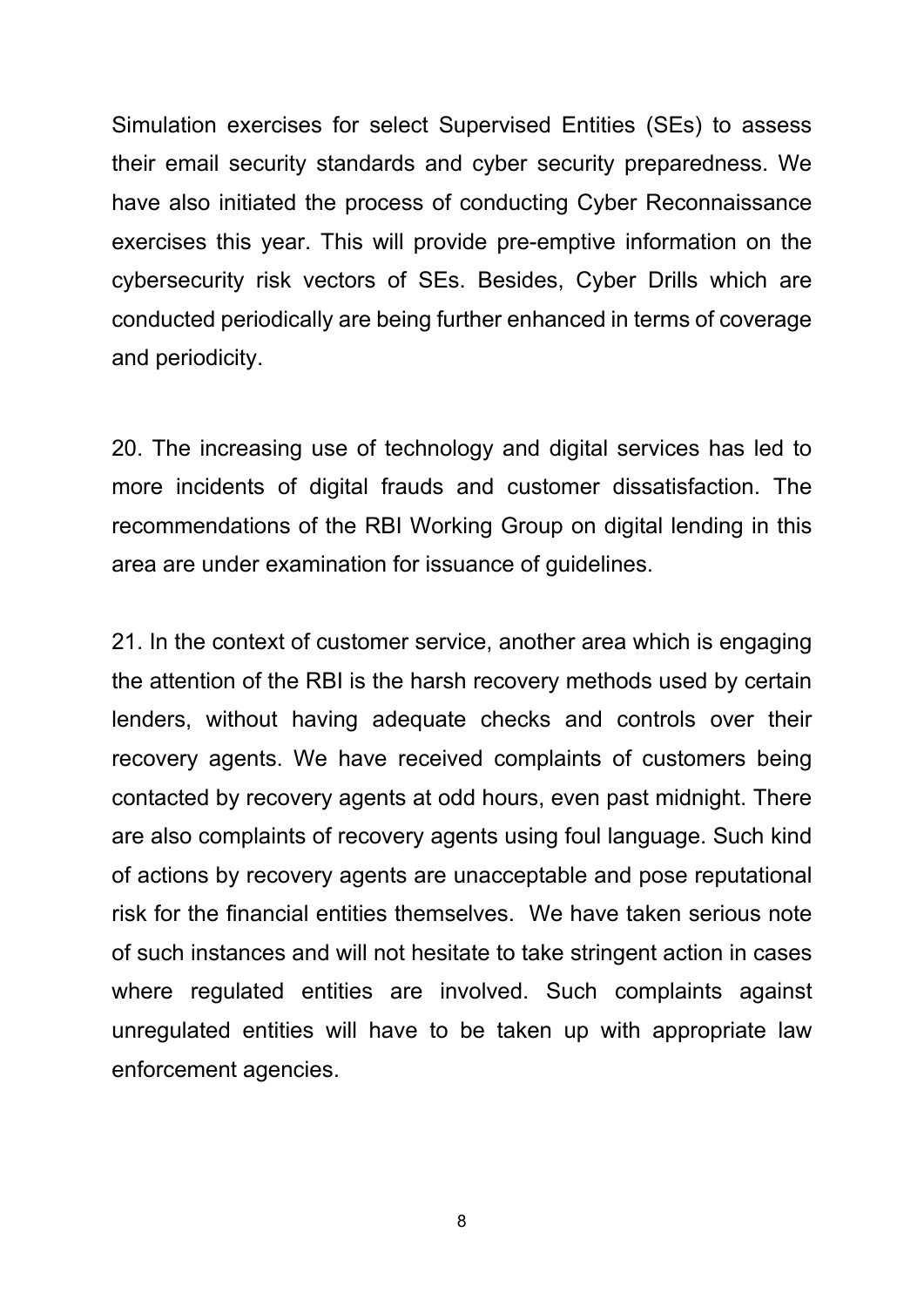22. We have recently set up of a Committee for Review of Customer Service Standards in the RBI Regulated Entities (REs) which would *inter alia* review the emerging and evolving needs of the customer service landscape, especially in the context of evolving digital financial products and their distribution, and suggest measures for strengthening the overall consumer protection framework.

## **Governance and Risk Management**

23. I have often spoken about the importance of good corporate governance in banks and financial institutions. A good governance structure will have to be supported by effective risk management and compliance functions. The cost of compliance to rules and regulations should be perceived as an investment, as inadequacy in this regard can prove to be highly costly. Compliance culture should ensure adherence to not only laws, rules and regulations, but also integrity, ethics and codes of conduct.

24. The Global Financial Crisis was preceded by a wave of financial innovations related to securitisation and other innovative financial instruments. These allowed the financial system to grow at a pace that was beyond its capacity to manage, especially from the point of view of the connected risks. Given such past experience, prudence demands that introduction of innovations in the financial system should be done responsibly and in a calibrated manner, taking into account the capacity of financial entities to manage potential risks. It goes without saying that innovations which provide opportunities through high risk taking need to be managed by sound corporate governance and risk management practices within the financial institutions. The senior management and